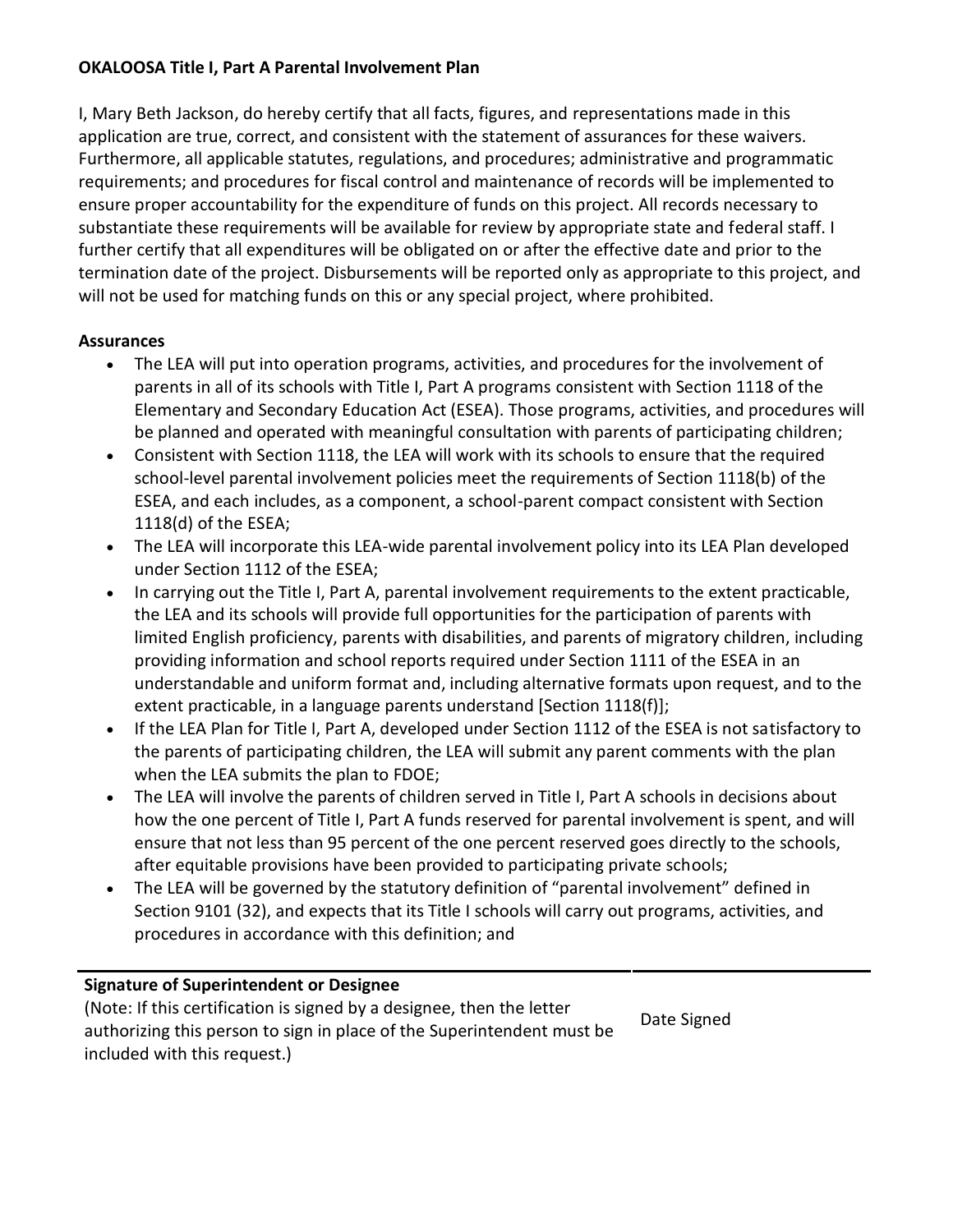#### **Mission Statement**

Parental Involvement Mission Statement (Optional)

**Response:** Okaloosa County is committed to the goal of providing a quality education for every child in this district. To accomplish this goal, partnerships are established and maintained with the parents and the community. Okaloosa believes parents are a valuable part of a child's educational success and parental involvement is a priority.

#### **Involvement of Parents**

Describe the actions the LEA will take to involve parents in the following required policies/plans:

- LEA-wide parental involvement policy (PIP)[Section 1118(a)(2)];
- LEA plan [Sections 1112 (c)(H),  $1112(d)(1)$ ]; -and
- How the funds reserved for parental involvement will be spent [Section 1118(a)(2)].

**Response:** In May, every parent/guardian at Title I Schools is given a Family Involvement Survey. The results are reviewed and compiled by the Title I District office and returned to schools in Summer. This needs assessment provides the district and schools with parents' opinions regarding the current Parent Involvement Programs and specific barriers that need to be addressed. Parental input provided from the surveys and the evaluation meetings will be reviewed by District Title I staff and applied to the LEA Parent Involvement Plan as is feasible and/or appropriate.

Okaloosa County Schools will continue with an OCSD Parent Committee comprised of parents from Title I Schools. Title I Schools will seek parent volunteers to serve as members for the 2015-2016 school year. An application to serve on this committee is sent to every parent in the Title I Schools. Parents from the North End and South End of the district are chosen and each school is given consideration for representation. This committee will meet quarterly. These members will seek input at their individual schools and gather feedback to present in order to have provide input from each of their individual schools to the Title I Program and use of Title I budget as related to parent involvement. They will also provide feedback regarding the current PIP and development of the following years PIP.

The purpose of this committee is to review and discuss the Title I Program and Parent Involvement Plan. Topics include parents' rights to contribute to the LEA Parent Involvement Plan, a review of evaluation results, the LEA Title I Plan, and discussion of the current year Parent Involvement Plan. Through brainstorming, parents share ideas for the LEA PIP and use of funds. Brainstorming ideas are shared with schools and included in the PIP where feasible and/or appropriate. Evidence of these meetings includes phone logs, agendas, emails, sign-in sheets, and minutes or notes from the meetings.

Each Title I school submits a School Performance Plan to the District for review by the District Specialists to include the Assistant Superintendent of Curriculum and Instruction, the directors, and the Title I Specialist. Parents are included in this process by participating in SAC meetings where the plans are discussed and approved.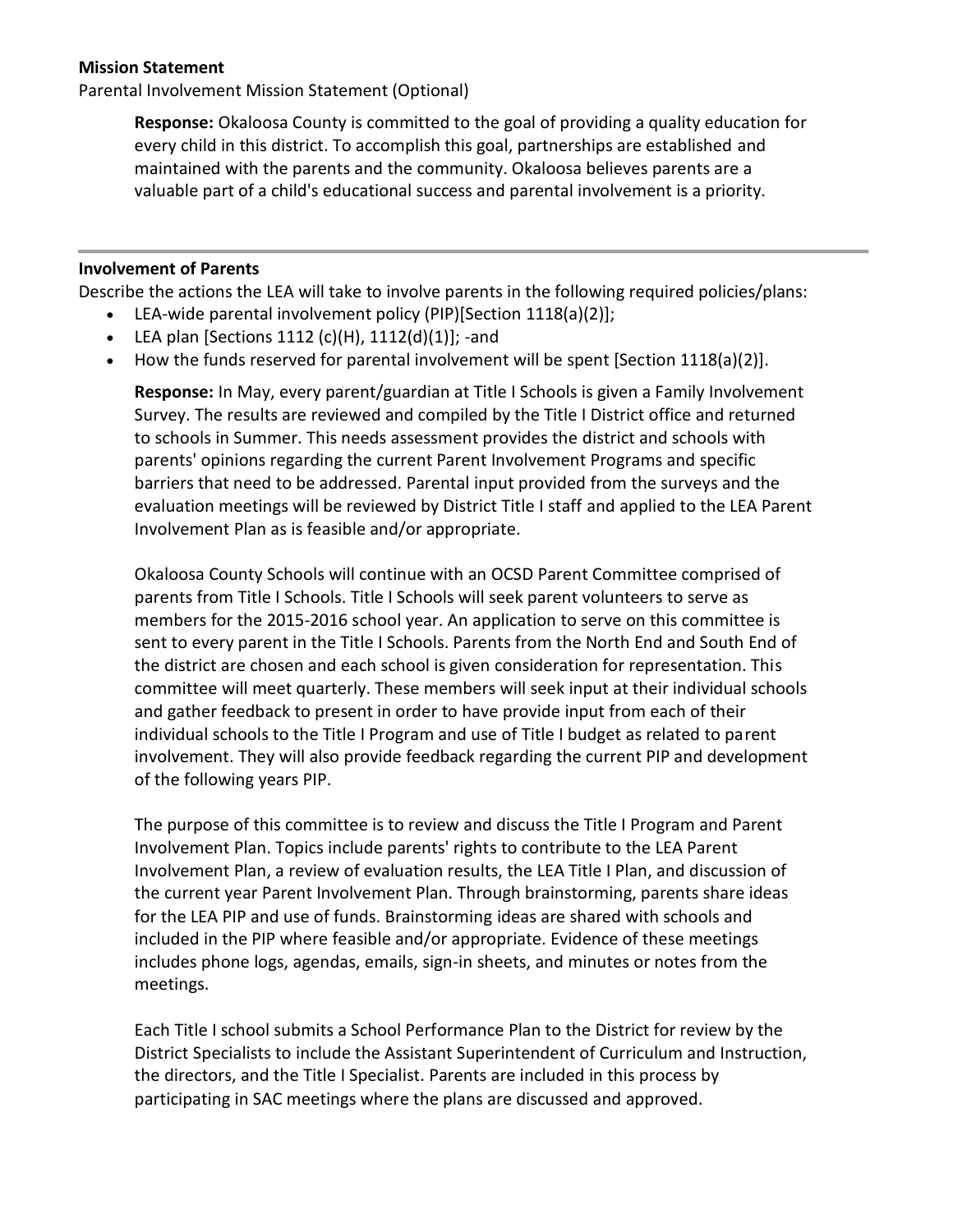The Title I Specialist will ensure that a minimum of 1% of the district Title I, Part A funds are reserved for parental involvement services and at least 95% of these funds are allocated to Title I schools. Decisions involving the use of these funds will be made as the SAC team develops the SPP and PIP at each Title I school. Parents of students in each Title I school serve as members of this team and will actively participate in this process. Evidence of parent participation in this process includes minutes or notes from the SAC meeting, agendas, and sign-in sheets.

All of the evidence is uploaded to an online compliance bin for each individual school. Title I Specialist monitors compliance bins quarterly and provides feedback.

### **Technical Assistance**

Describe the actions the LEA will take to provide coordination, technical assistance, and other support necessary to assist Title I, Part A schools in planning and implementing effective parental involvement activities which build the capacity of parents to improve the academic achievement of their child and overall school performance [Section 1118(a)(2)(B and C) and 1118(e)(1-14)]. Include a description of the process the LEA will use to review the school-level PIP to ensure compliance with all requirements of Section 1118 [34 CFR 200.30(e)]. Include information on how the LEA will provide other reasonable support for parental involvement activities under Section 1118 as parents may request [Section 1118(e)(14)].

**Response:** Okaloosa County will provide the following coordination, technical assistance, and other support necessary to assist Title I schools in planning and implementing effective parent involvement activities to improve student academic achievement and overall school performance.

The District provides a Title I Handbook online with access for each Title I school this folder is updated annually. Included in the handbook are descriptions and samples of required documentation, a Compliance Checklist, required Parent Notification, Fiduciary documentation, reporting requirements, and required components of the Title I Annual Meeting. Documents are uploaded to an electronic compliance bin which is reviewed quarterly by the Title I Specialist. A Microsoft Outlook Calendar was established with reminders that are sent to schools of required documentation and due dates.

To assist schools in writing their PIP, the district provides Parent Involvement ideas and best practices, navigation instructions and a sample template of the School PIP and Review Rubric. This support is provided through a training session in May as well as emails and phone calls.

Title I Principals and contacts receive an email as soon as available from FLDOE stating the required components of the School PIP, they complete the on-line PIP by the district required date of completion of September 15th to allow for feedback and revisions as well as parent review before the required date of completion (October). Requirements are also discussed in district meetings with Title I Principals and Contacts and contained in the Title I Online Handbook.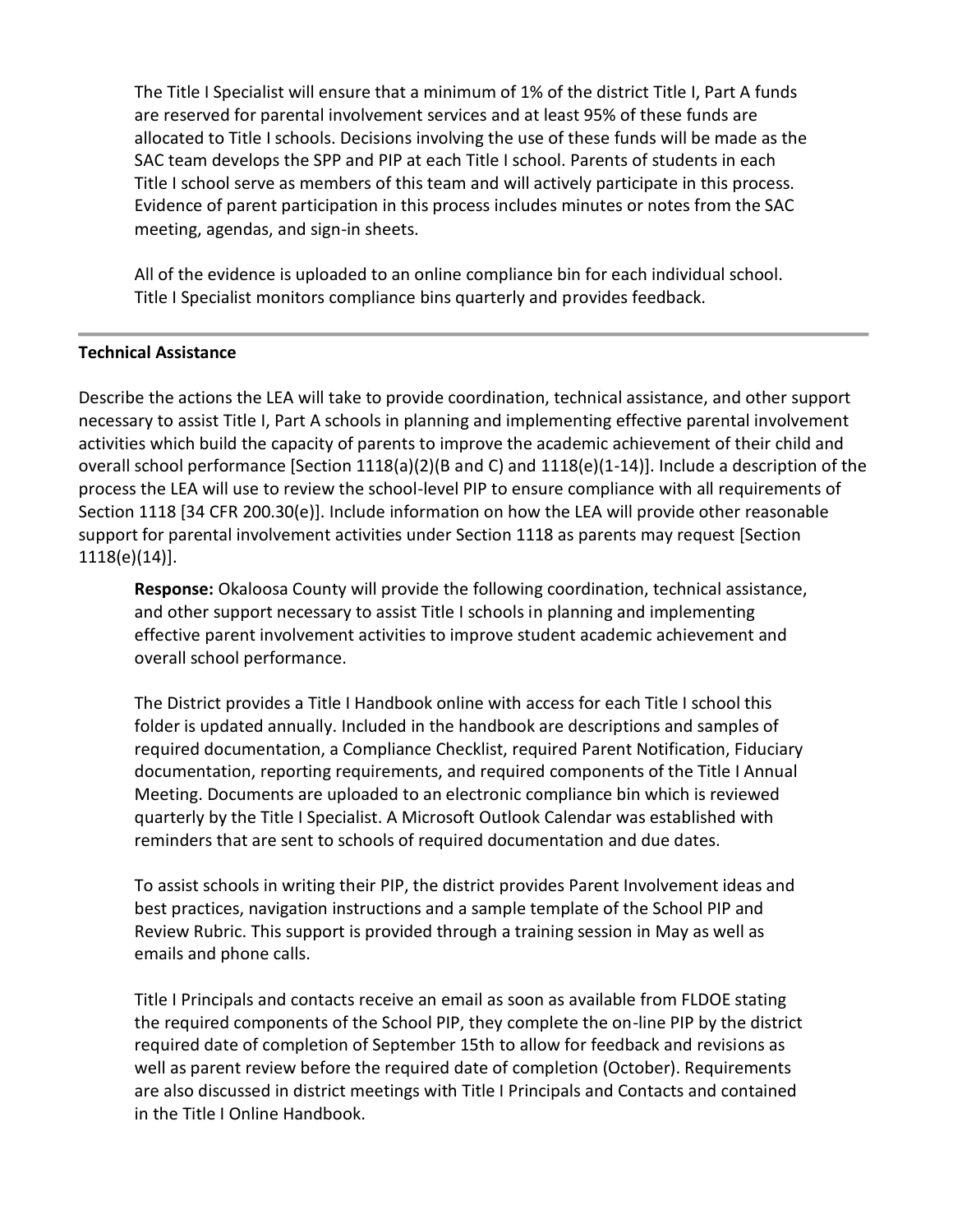The LEA Title I staff is available for technical assistance meetings throughout the year with Title I Principals and Title I Contacts. This assistance is through phone calls, emails, on-site visits, and group meetings. Title I has also established a Title I Steering Committee comprised of Title I Remediation Teachers with one representative from each Title I School.

The District will provide technical assistance and support for the school-based parent representatives in producing outreach activities to involve parents, as appropriate and as requested.

Throughout the school year at the school sites, administrators, Title I Contacts and/or the Title I Specialist provides in-service training and opportunities for school staff to enhance abilities to integrate parental involvement.

The Title I Specialist reviews each school-level PIP to ensure compliance and that the activities planned will provide meaningful opportunities for parents to become more involved in their child's academic success. Schools will submit plans for review by September 15th and receive feedback by the end of September.

In June through August, technical assistance meetings are held by principals in Title I schools to review student achievement data and assist in the development, implementation, and review of all required plans.

Each Title I school will hold an annual Title I meeting at the beginning of the school year. This meeting will be held with flexible times and locations. Evidence of these meetings will include invitations, agendas, and sign-in sheets. These documents are uploaded in the electronic compliance bin and monitored by the Title I Specialist.

Parents will participate in a variety of activities designed to enhance and expand current parent involvement activities (i.e., Reading and Literacy Workshops, Math and Science nights, and special academic events, etc.) which include training, information, and improving academic performance throughout the school year.

The District provides comprehensive parental involvement links on the district web site and each Title I school may also include a direct link to the same sites from their webpage. These sites are available throughout the school year and through the summer as well.

Title I funds may be used to purchase supplementary outreach materials and posters, research-based activities for school-based parent resource centers, and offset transportation and childcare, to enable parents to participate in school-related meetings and training sessions.

Throughout the school year and during the summer, training activities are coordinated with all Federal and State programs including Even Start, IDEA, Title II, Title III, and Title X. If funding permits, Parent Involvement staff may be hired to assist schools in meeting all Parental Involvement requirements during the school year as well as during the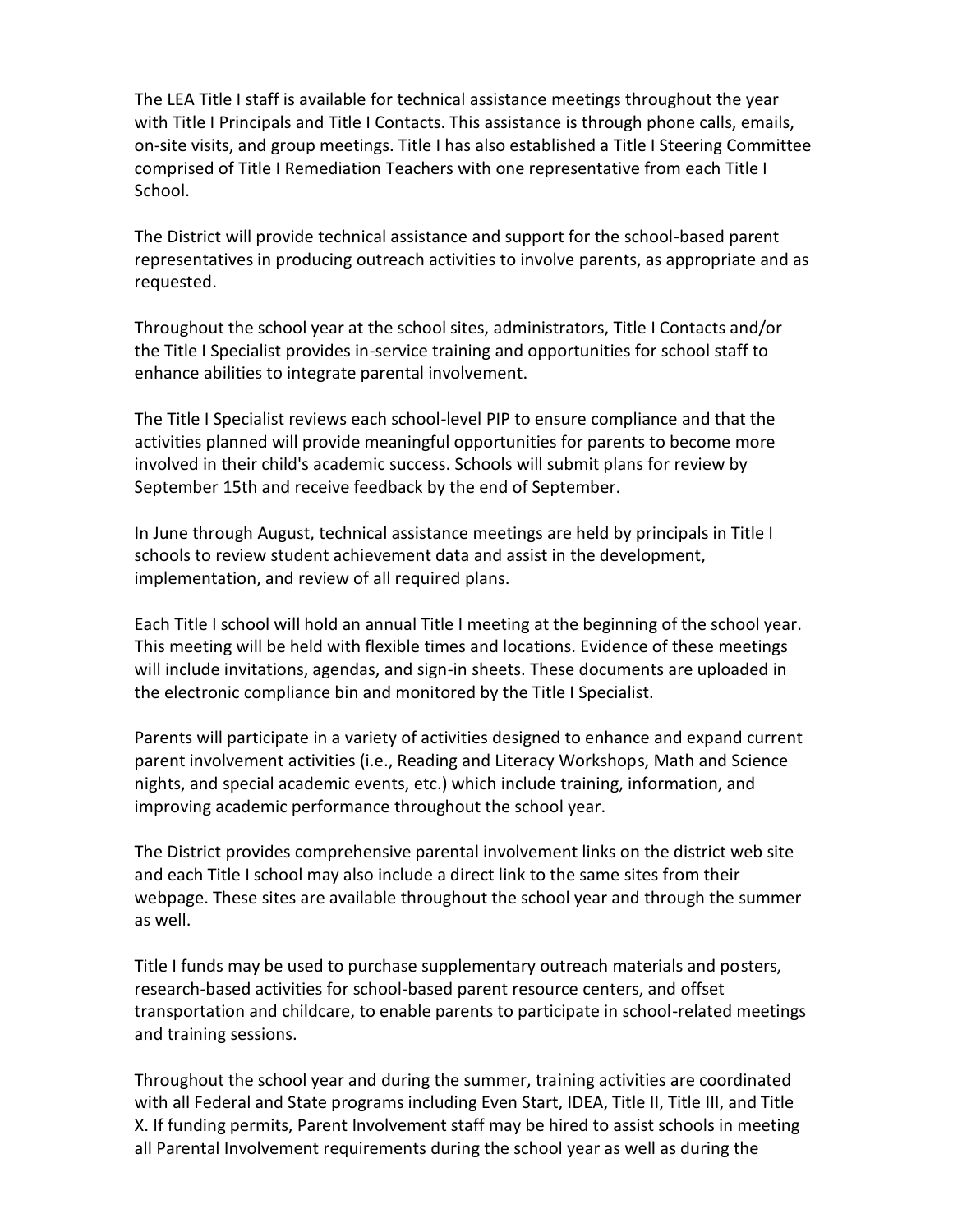summer months. Parents receive all "right to know" notifications at the start of the school year no later than September 2015. Parents are involved in the School Improvement Planning Process through Parent Advisory Council Meetings held throughout the school year.

### **Coordination and Integration**

Describe how the LEA will coordinate and integrate parental involvement strategies from Part A of Title I with other federal programs (including but not limited to Head Start, Early Reading First, Even Start, Parents as Teachers, Home Instruction Program for Preschool Youngsters (HIPPY), Voluntary Pre-Kindergarten, Title I, Part C, Title I, Part D of Title I, Title III, and Title IV, Part A) [Sections 1118 (a)(2)(D) and 1118(e)(4)].

| count          | Program                               | Coordination                                                                                                                                                                                                                                      |
|----------------|---------------------------------------|---------------------------------------------------------------------------------------------------------------------------------------------------------------------------------------------------------------------------------------------------|
| $\mathbf 1$    | <b>Voluntary Pre-</b><br>Kindergarten | LEA Title I office coordinates with VPK and Pre-K through funding of an<br>afternoon program including staff, materials, shared classroom model and field<br>trip participation to encourage parent involvement.                                  |
| $\overline{2}$ | Title I, Part C                       | LEA Title I office coordinates with PAEC to provide parent involvement<br>opportunities to migrant program participants when applicable.                                                                                                          |
| 3              | Title I, Part D                       | LEA Title I office coordinates with district DJJ facilities coordinators through the<br>use of set-aside funds and technical assistance.                                                                                                          |
| 4              | IIDEA                                 | LEA Title I office coordinates with ESE Department for professional development<br>and MTSS meetings with parents.                                                                                                                                |
| 5              | Title II, Part A                      | LEA Title I office coordinates with Professional Development office through joint<br>funding of district wide initiatives.                                                                                                                        |
| 6              | Title III                             | LEA Title I office coordinates with the ELL department by providing childcare for<br>parents attending workshops, professional developments, academic tutoring,<br>and interpretations for parents in both written and spoken communication.      |
| 7              | Title X, Part C                       | LEA Title I Specialist is also the district Title X Homeless Liaison and coordinates<br>the programs to assist meeting the needs of our homeless students and<br>families. Title I Set Aside is also allocated.                                   |
| 8              | Title IV                              | LEA Title I Specialist is also the 21st CCLC administrator and coordinates the<br>programs for parents to increase parent involvement and parents attendance in<br>school sponsored events. Coordination of services when applicable for parents. |

# **Annual Evaluation**

Describe the actions the LEA will take to conduct, with the involvement of parents, an annual evaluation of the content and effectiveness of this parental involvement policy in improving the academic quality of the Title I, Part A schools [Section 1118(a)(2)(E)].

**Response:** The District Parent Committee will be included in the input into the development, implementation, and evaluation of the Title I Parent Involvement Plan. In May, a Family Involvement Survey is sent to all Title I schools and distributed to all parents. Results from the survey are compiled and reviewed by district Title I staff and sent back to the Title I schools in summer. Preliminary results will be shared by district staff at the quarterly parent committee meetings to identify areas of strengths, areas of needs and common barriers for greater participation by parents. Parents on the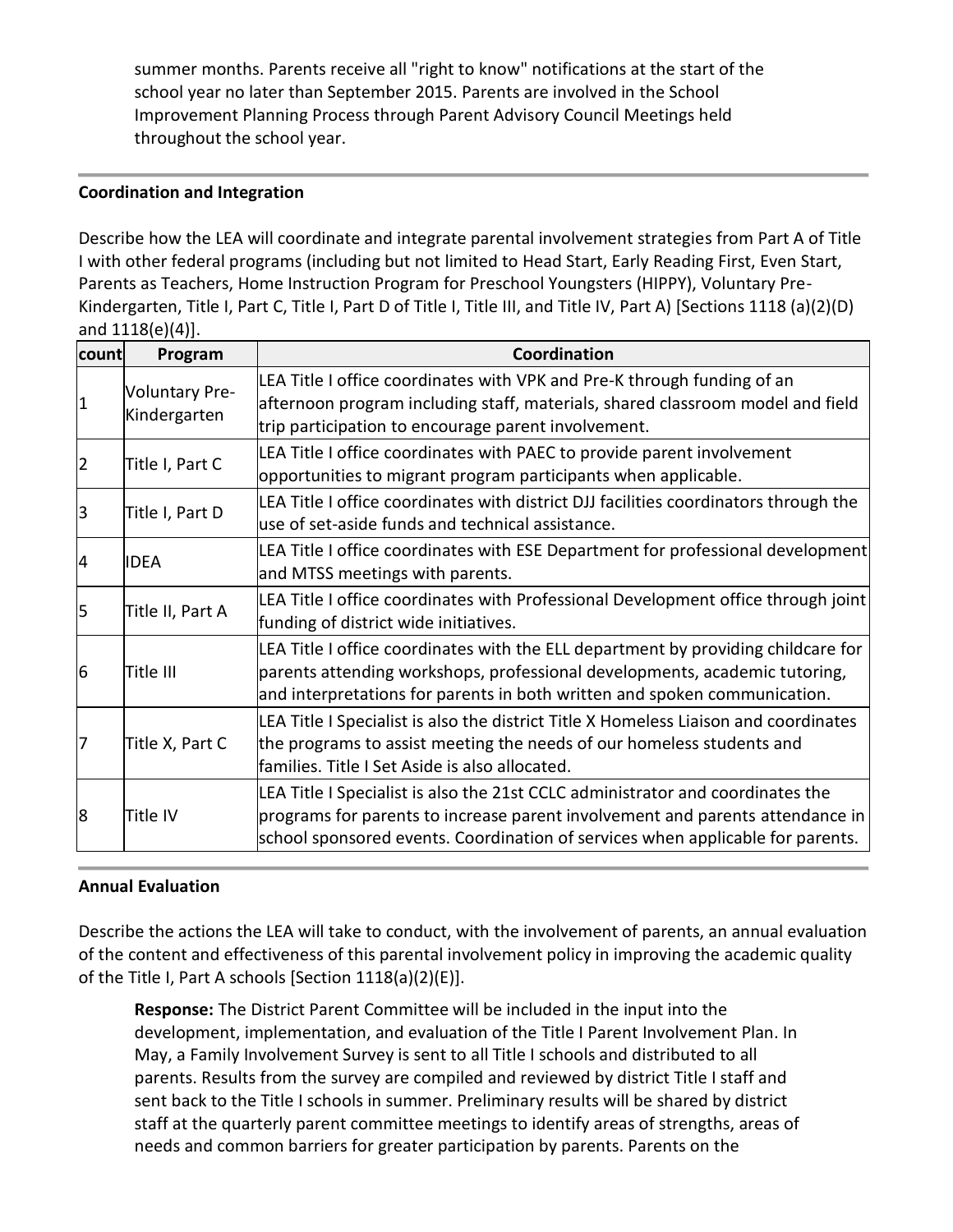committee will provide insight and feedback. This information and discussions at this meeting will be used to revise the PIP and parental involvement activities as needed.

### **Building Capacity**

If the LEA plans to implement LEA-wide activities, describe the actions the LEA will take to build the schools' and parents' capacity for strong parental involvement, in order to ensure effective involvement of parents and to support a partnership among the school involved, parents, and the community to improve student academic achievement [Sections 1118(a)(2)(C), 1118(e)(1-14)].

| count          | <b>Content and Type</b><br>of Activity                               | Person<br>Responsible                                    | <b>Anticipated Impact on</b><br><b>Student Achievement</b>                                                                                                                                                                                                                     | <b>Timeline</b>          | <b>Evidence of</b><br><b>Effectiveness</b>                              |
|----------------|----------------------------------------------------------------------|----------------------------------------------------------|--------------------------------------------------------------------------------------------------------------------------------------------------------------------------------------------------------------------------------------------------------------------------------|--------------------------|-------------------------------------------------------------------------|
| $\vert$ 1      | Florida Standards                                                    | Dept. of<br>Curriculum,<br>Instruction and<br>Assessment | Through better<br>understanding of academic<br>expectations, parents can<br>assist students in improving year<br>skills                                                                                                                                                        | Throughout<br>the school | District level FSA<br>scores, number<br>of website visits               |
| $\overline{2}$ | Assessments<br>conferences                                           | District and<br>school site<br>faculty and staff         | Through individual<br>conferences to discuss each<br>child's assessment results,<br>expectations, and goals for<br>the school year parents and<br>students are equipped with<br>knowledge needed to<br>succeed.                                                                | August<br>through May    | Conference logs                                                         |
| 3              | <b>Reading and Math</b><br>Workshops                                 | Schools                                                  | Content specific sessions<br>will be provided for parents<br>and students. Activities will<br>include opportunities for<br>parents and students to<br>work together. Information<br>will include strategies<br>parents can use at home<br>when working with their<br>children. | August<br>through May    | Sign-in sheets,<br>agendas, hand-<br>outs,<br>presentation<br>materials |
| 4              | <b>OCSD</b> website                                                  | <b>District</b><br>webmaster                             | Parents have access to<br>information and resources<br>to stay informed and assist<br>them in promoting student<br>academic achievement.                                                                                                                                       | ongoing                  | Parent feedback,<br>number of<br>website visits                         |
| 5              | Blackboard Connect Schools and<br><b>Mass Notification</b><br>System | district                                                 | Parents will be kept<br>informed about school and<br>district information to assist the school<br>them in promoting<br>academic achievement.                                                                                                                                   | Throughout<br>year       | Parent feedback,<br>blackboard<br>connect logs                          |
| 6              | Parent Technology<br><b>Training</b>                                 | <b>Title I District</b><br>Department                    | Parents will build their<br>capacity to help their child                                                                                                                                                                                                                       | Throughout<br>the school | Sign-in sheets,<br>agenda                                               |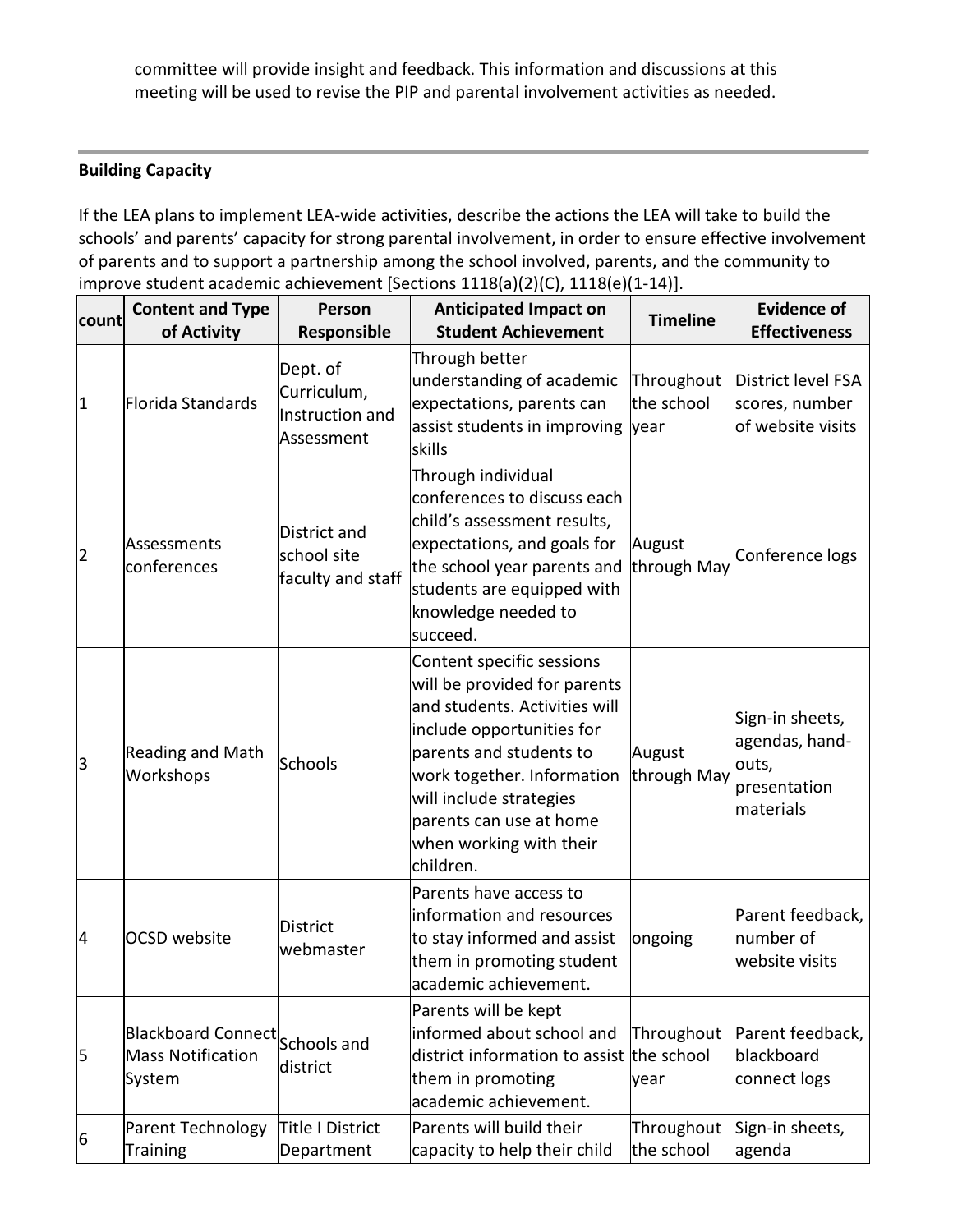|    |                                                                                                 |                                                                           | at home.                                                                                                                                                                                  | year                                        |                                                               |
|----|-------------------------------------------------------------------------------------------------|---------------------------------------------------------------------------|-------------------------------------------------------------------------------------------------------------------------------------------------------------------------------------------|---------------------------------------------|---------------------------------------------------------------|
| 7  | Open House                                                                                      | <b>School Principals</b>                                                  | Increased parent awareness<br>of student achievement,<br>teacher qualifications,<br>volunteer opportunities,<br>and ways to support their<br>children.                                    | August-<br>October                          | Sign-in sheets,<br>agenda                                     |
| 8  | Annual Title I<br>Meeting                                                                       | <b>Title I Contact</b><br><b>Teachers and</b><br>School<br>Administration | Increased parent awareness<br>of student achievement,<br>teacher qualifications,<br>volunteer opportunities,<br>and ways to support their<br>children.                                    | August-<br>October                          | Sign-in sheets,<br>agenda,<br>evaluation                      |
| 9  | Parent Conferences                                                                              | Teachers at Title<br>Schools                                              | Providing support to<br>students and assisting<br>parents in supporting their<br>children with homework.<br>Increase parents awareness year<br>of CCSS and required State<br>Assessments. | Throughout<br>the school                    | invitations, notes<br>from<br>conferences                     |
| 10 | <b>OCSD Title I Parent</b><br>Committee                                                         | <b>Title I Specialist</b><br>and Title I<br>Instructional<br>Coach        | Increase parents input into<br>activities to reduce barriers<br>to student success and<br>parental involvement.                                                                           | monthly<br>throughout<br>the school<br>year | Sign-in sheets,<br>agenda, meeting<br>minutes,<br>evaluations |
| 11 | <b>Mentor Training</b>                                                                          | Community<br><b>Affairs</b><br>Department                                 | Through additional guidance<br>provided by mentors,<br>individual student needs will<br>be addressed.                                                                                     | Throughout<br>the school<br>year            | Sign-in sheets,<br>agenda, number<br>of mentors               |
| 12 | <b>Community Affairs</b><br>website with<br>mentoring videos<br>created by Cox<br>Communication | Community<br><b>Affairs</b><br>Department                                 | Through additional guidance $\vert$ Throughout $\vert$ Sign-in sheets,<br>individual student needs will<br>be addressed.                                                                  | the school<br>year                          | agenda, number<br>of mentors                                  |
| 13 | School based<br>Mentor<br>Coordinator                                                           | Community<br><b>Affairs</b><br>Department                                 | Through additional guidance<br>provided by mentors,<br>individual student needs will<br>be addressed.                                                                                     | Throughout<br>the school<br>year            | Sign-in sheets,<br>agenda, number<br>of mentors               |
| 14 | School based<br>Volunteer<br>Coordinators                                                       | Community<br><b>Affairs</b><br>Department                                 | Through decreasing the<br>ratio of adult to student,<br>student needs are more<br>effectively addressed.                                                                                  | Throughout<br>the school<br>year            | Increased school<br>based volunteer<br>logs                   |
| 15 | <b>ACT Tutoring - for</b><br>students who failed NCLB Specialist<br>10th grade FCAT             |                                                                           | Increased graduation rate                                                                                                                                                                 | Throughout<br>the school<br>year            | Increased<br>graduation rates                                 |
| 16 | <b>Finding Mentors for</b><br>students                                                          | Community<br><b>Affairs</b><br>Department                                 | Through additional guidance Throughout<br>provided by mentors,<br>individual student needs will year                                                                                      | the school                                  | Decreased drop-<br>out rate                                   |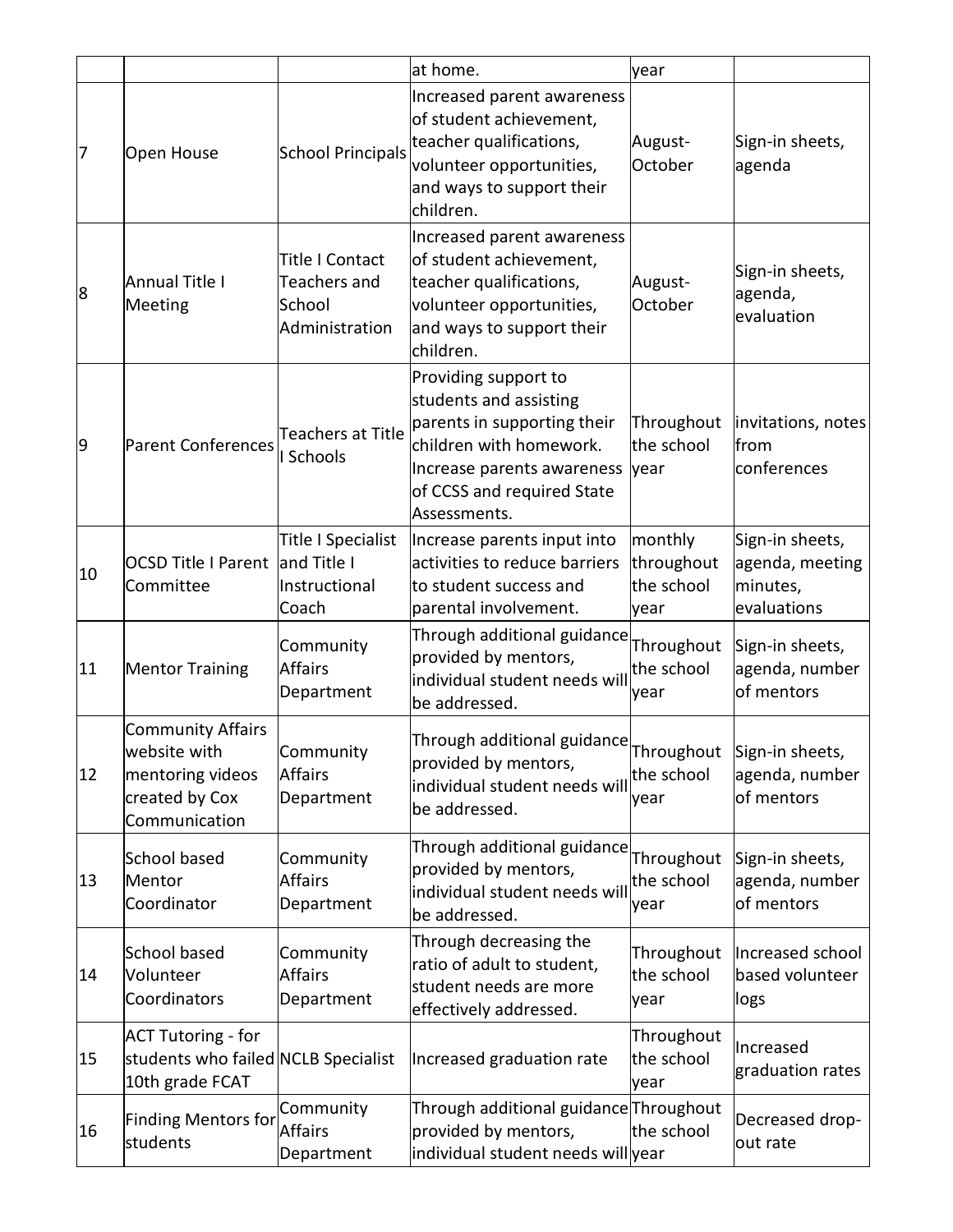|    |                                                                               |                                                                    | be addressed.                                                                                                                                                                          |                                  |                                                                                                   |
|----|-------------------------------------------------------------------------------|--------------------------------------------------------------------|----------------------------------------------------------------------------------------------------------------------------------------------------------------------------------------|----------------------------------|---------------------------------------------------------------------------------------------------|
| 17 | Tellmemore web<br>based software to<br>assist families in<br>learning English | Title III<br>Department                                            | Increased language<br>acquistion of ELL students                                                                                                                                       | Throughout<br>the school<br>year | Decreased need<br>for translators at<br>parent meetings,<br><b>ELL students</b><br>scores improve |
| 18 | <b>All Scholars</b><br>Institute                                              | Curriculum<br><b>Specialists</b>                                   | Increase academic skills                                                                                                                                                               | Throughout<br>the school<br>year | Increased<br>participation in<br>advanced classes                                                 |
| 19 | Parent Leadership<br>Council                                                  | <b>ESOL Title III</b><br>Dept.                                     | Through discussions of<br>topics centered on<br>education programs,<br>parents will have a better<br>understanding of ways to<br>assist their children in<br>improving academic skills | Four times<br>per year           | Sign in sheets,<br>FSA scores,<br><b>CELLA</b> scores                                             |
| 20 | Parent Workshops<br>with Common Core<br>presentations                         | <b>District FSA</b><br>support staff                               | Through greater<br>understanding of standards<br>parents will be able to assist<br>their children with<br>acquisition of academic<br>skills                                            | Throughout<br>the school<br>year | Sign in sheets,<br>state<br>assessments in<br>2014-15                                             |
| 21 | <b>Head Start Council</b>                                                     | <b>Title I Specialist</b><br>and Title I<br>Instructional<br>Coach | Increase partnership with<br>Headstart                                                                                                                                                 | Throughout<br>the school<br>year | Increase in<br>enrollment of at-<br>risk students in<br>Title I feeder<br>areas                   |
| 22 | Parent Input Link<br>on OCSD Website                                          | <b>OCSD</b><br>Technology and<br>Title I Specialist                | Provide a venue for<br>additional parent input and<br>questions                                                                                                                        | Ongoing                          | Increased<br>parental<br>involvement and<br>input                                                 |
| 23 | 21st CCLC Parent<br>Workshops                                                 | Title I Specialist                                                 | Increase parent awareness<br>and involvement in Title I<br>Schools that have CCLC after<br>school program                                                                              | Throughout<br>the school<br>year | ncreased<br>parental<br>involvement and<br>input                                                  |

# **Staff Training**

Describe the professional development activities the LEA will provide, with the assistance of the schools and parents, to educate staff on the value and utility of contributions of parents; how to reach out to, communicate with, and work with parents as equal partners; the implementation and coordination of parent programs; and how to build ties between parents and the school [Section 1118 (e)(3)].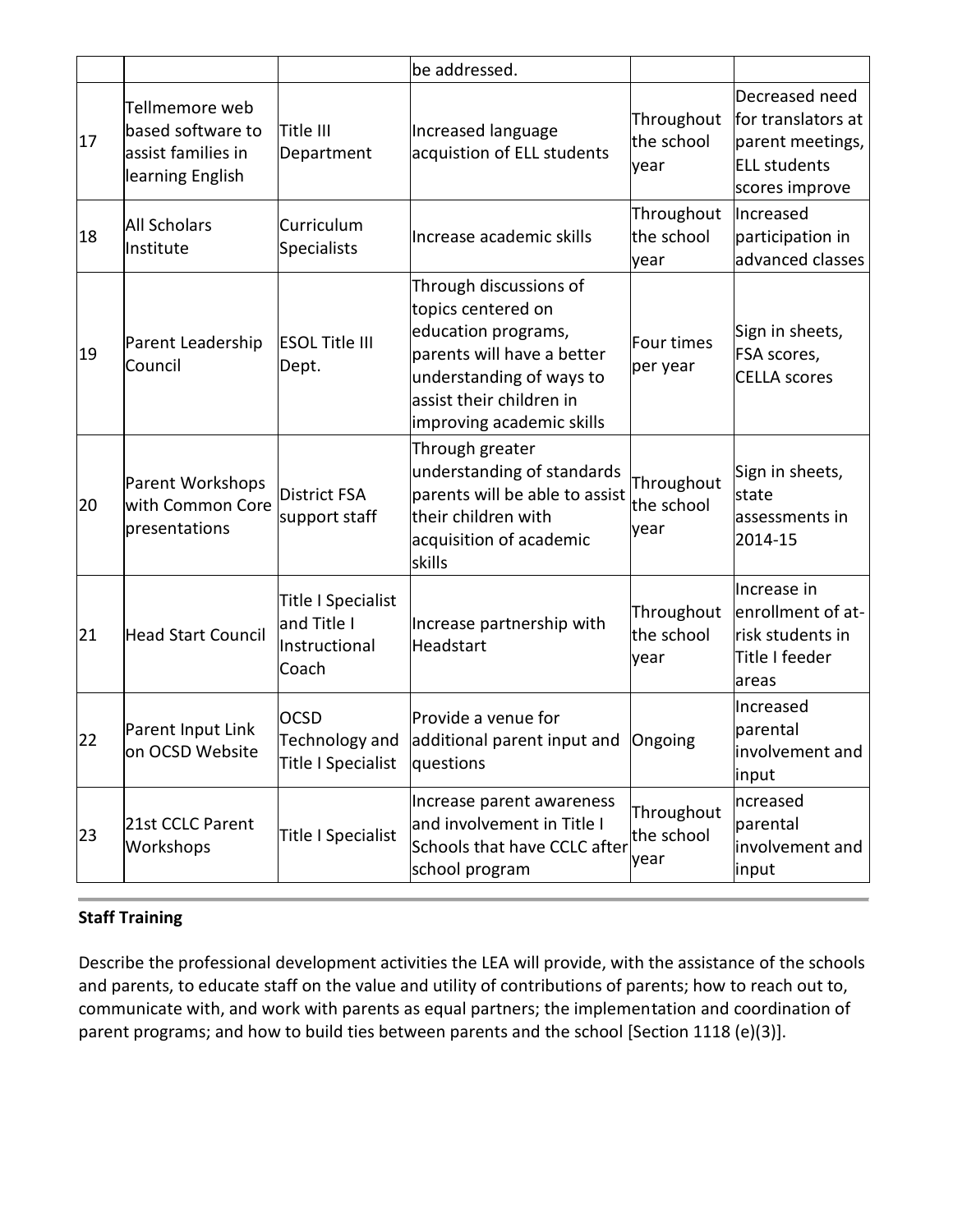| count | <b>Content and Type</b><br>of Activity                                                                             | Person<br>Responsible                                     | <b>Anticipated Impact on</b><br><b>Student Achievement</b>                                                                                                              | <b>Timeline</b>                                                | <b>Evidence of</b><br><b>Effectiveness</b>                                                                                 |
|-------|--------------------------------------------------------------------------------------------------------------------|-----------------------------------------------------------|-------------------------------------------------------------------------------------------------------------------------------------------------------------------------|----------------------------------------------------------------|----------------------------------------------------------------------------------------------------------------------------|
| 1     | Professional<br>Learning<br>Communities and<br>Data Chats                                                          | Schools                                                   | <b>Teachers increased</b><br>knowledge of individual<br>students' needs and<br>methods of meeting the the school<br>needs will increase<br>students academic<br>skills. | Throughout<br>year                                             | Staff development<br>calendars, LEA records<br>of in-service points,<br>sign-in sheets, student<br>ltest data              |
| 2     | <b>Teaching Students</b><br>from Poverty<br>Workshop                                                               | Title I<br>Specialist                                     | Through better<br>understanding of the<br>specific needs of<br>students in poverty,<br>their academic skills will<br>increase.                                          | As scheduled<br>by schools<br>throughout<br>the school<br>year | Sign-in sheets,<br>evaluations, sub group<br><b>FCAT scores</b>                                                            |
| 3     | <b>New Teacher</b><br><b>Training Program</b>                                                                      | <b>New Teacher</b><br>Coordinator                         | New teachers will<br>better understand<br>needs of students.                                                                                                            | year                                                           | Agenda, training<br>August-May of materials, sign-in<br>current school sheets, test scores of<br>new teacher's<br>students |
| 4     | Teacher training<br>related to Parent<br>Involvement                                                               | Title I<br>Principals and<br>Title I staff                | Through increased<br>parent involvement,<br>parents will be<br>equipped to assist<br>students with academic<br>achievement.                                             | Throughout<br>the school<br>year                               | Parent feedback,<br>parent school<br>communications                                                                        |
| 5     | <b>Putting the Pieces</b><br>Together<br>Workshop on<br>Parent<br>Involvement                                      | Title I<br>Specialist and<br>Title I Contact with parents | Assisting faculty with<br>building relationships                                                                                                                        | Monthly at<br>faculty<br>meetings                              | Faculty feedback and<br>reflection                                                                                         |
| 6     | Mid-Year Reviews<br>with Each School to Curriculum<br>review SPP to<br>include parent<br>involvement<br>activities | and<br>Instruction<br>Department                          | Reflection on practices<br>and parent involvement<br>in Title I Schools                                                                                                 | End of every<br>semester                                       | Minutes and noted<br>changes to SPP                                                                                        |

# **Communication and Accessibility**

Describe how the LEA will provide full opportunities for participation in parental involvement activities for all parents (including parents with limited English proficiency, disabilities, and migratory children). Include how the LEA plans to share information related to school and parent programs, meetings, school reports, and other activities in an understandable and uniform format and to the extent practical, in a language parents can understand [Section 1118(e)(5) and 1118(f)].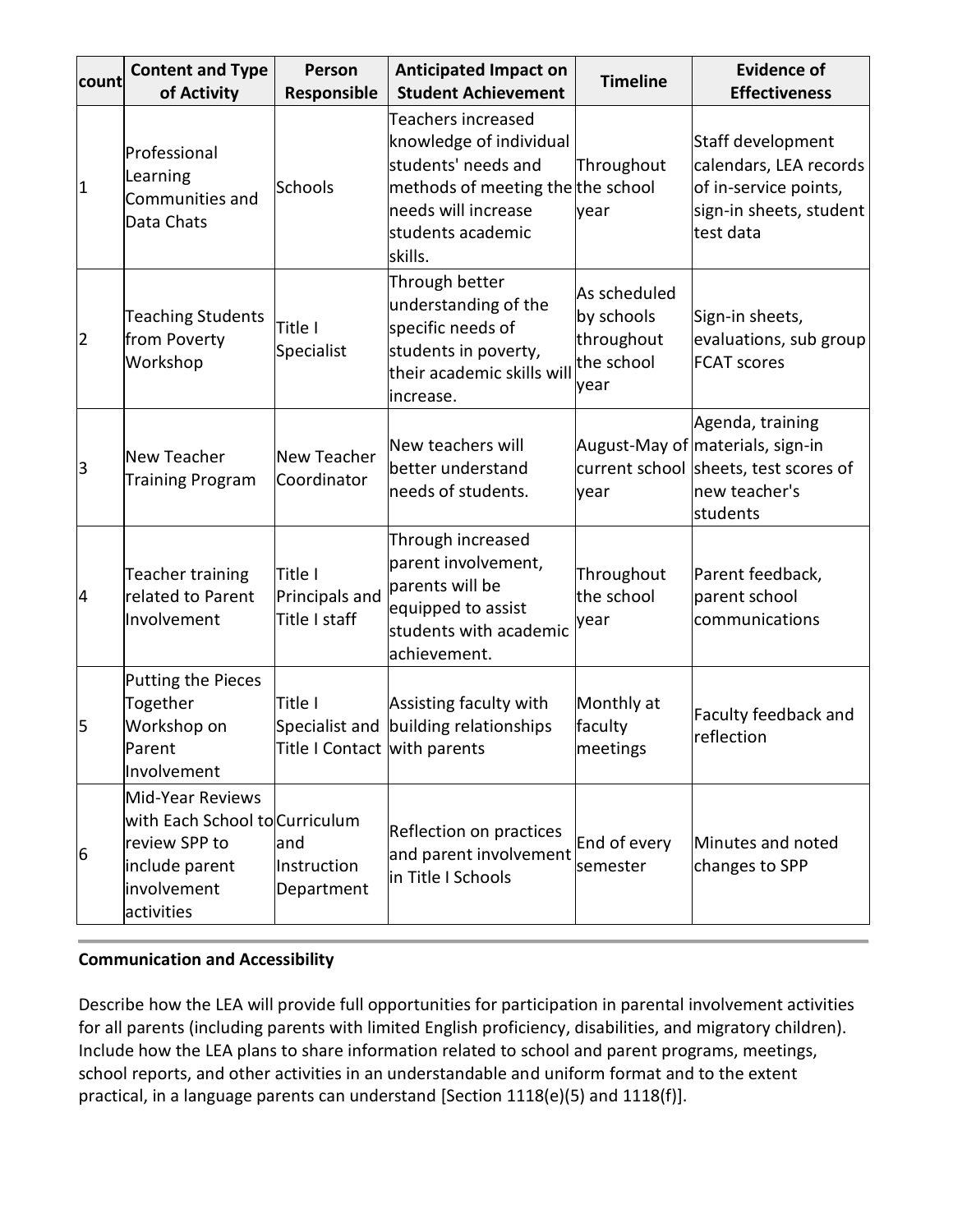**Response:** Accommodations will be made for parents with disabilities as needed. If a parent has an identified disability, the LEA and schools will work with the appropriate services to ensure the opportunity for parent involvement.

The LEA Title I Office, in collaboration with the ESOL Department, will provide assistance in securing translators for specific language groups as needed. All documents are translated into Spanish when feasible. When a school has a population of 15 or more native speakers of a specific language, a translator will be assigned to the school. When there is less than 15 native speakers, the school contacts the district and translators are provided when needed and feasible. In addition, when necessitated and when feasible, state and district produced documents and written communication will be translated into a variety of languages. Also when feasible, information will be provided in a variety of settings to include Title I Informational meetings, Parent-Teacher Conferences, Parent trainings and meetings, newsletters, etc. in the parents' home language.

Samplings of schools' parent communications are uploaded to the electronic compliance bin which is monitored quarterly by the Title I Department.

New parents are informed of parent activities through frequent newsletters, emails, websites, marquees, phone calls, and flyers.

In addition to the above, the district implements these strategies to assist parents with other needs:

The District maintains a Title I Parent Involvement website with links to relevant parenting materials. And the Title I staff will meet quarterly with OCSD Parent Committee with representatives from schools to share information about parent programs and school reports as well as to brainstorm with parents ways to better share the information with more parents.

In order to ensure that schools provide information to parents in a language they can understand, a sampling of documents are uploaded to an electronic compliance bin that is reviewed quarterly by the Title I department. In addition, schools with interpreters keep phone logs of calls made to parents. Interpreters signatures are provided when they attend meetings whether they are assigned to a school or called in for a meeting at another school.

### **Discretionary Activities**

The LEA parental involvement policy may include additional discretionary activities that the LEA, in consultation with the parents, chooses to undertake to build parents' capacity for involvement in the school and school system to support their children's academic achievement  $[Section 1118(e)].$  Check here if the LEA does not plan to implement the discretionary parental involvement activities. Check all activities the LEA plans to implement: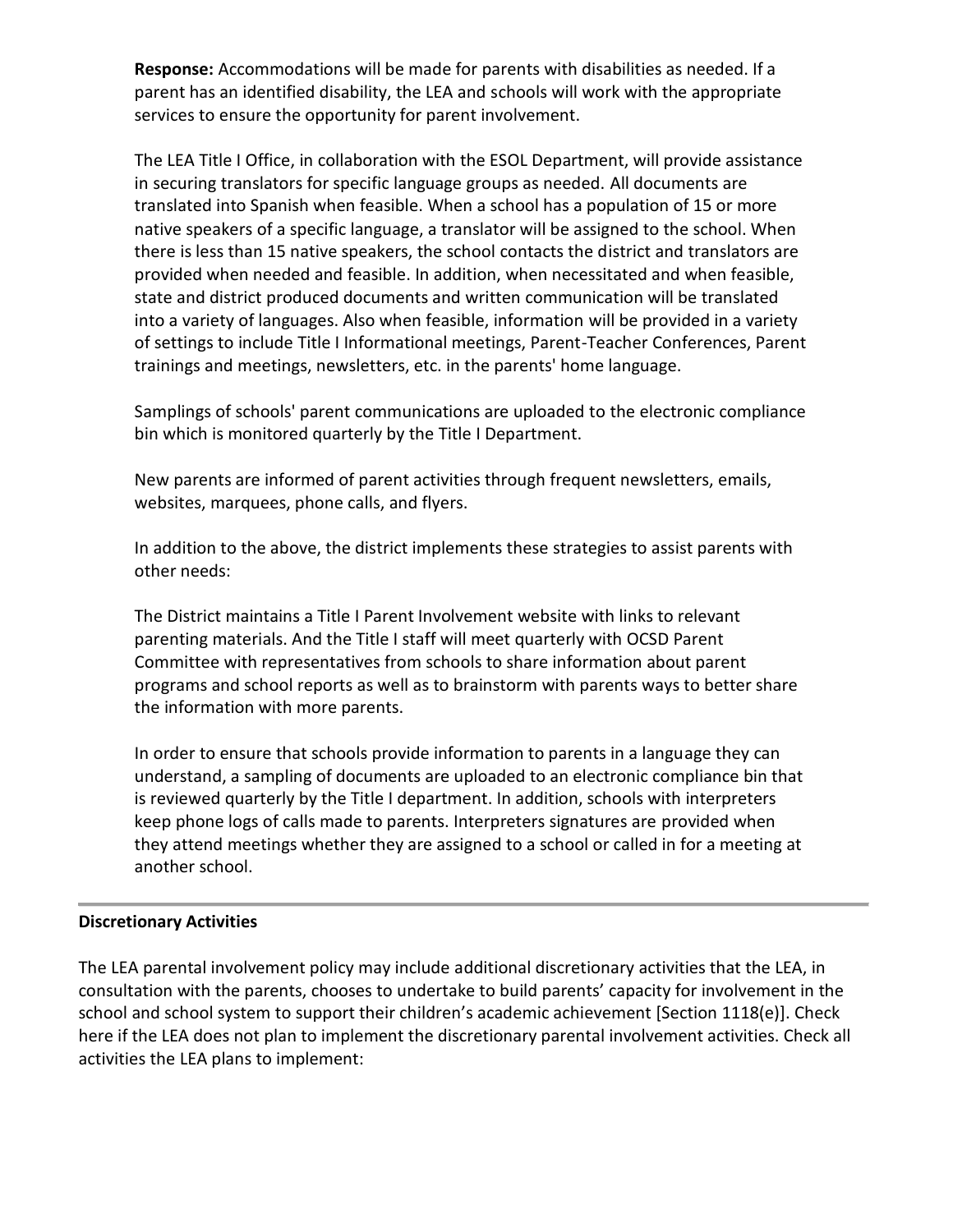| count          | <b>Activity</b>                                                                                                                                                                                                                                                                                                                                                    | <b>Description of</b><br>Implementation<br><b>Strategy</b>                            | Person<br>Responsible                                                                                       | Anticipated<br>Impact on<br><b>Student</b><br><b>Achievement</b>                                                | <b>Timeline</b>                                |
|----------------|--------------------------------------------------------------------------------------------------------------------------------------------------------------------------------------------------------------------------------------------------------------------------------------------------------------------------------------------------------------------|---------------------------------------------------------------------------------------|-------------------------------------------------------------------------------------------------------------|-----------------------------------------------------------------------------------------------------------------|------------------------------------------------|
| $\vert$ 1      | Involving parents in the<br>development of training for<br>teachers, principals, and<br>other educators to improve<br>the effectiveness of that<br>training [Section<br>[1118(e)(6)];                                                                                                                                                                              | <b>OCSD Parent</b><br>Committee                                                       | Title I Specialist,<br>Title I<br>Instructional<br>Coach, and<br>District Title<br>I/Instructional<br>Coach | Increased<br>partnerships<br>between parents<br>and teachers                                                    | On-going<br>throughout<br>the year             |
| $\overline{2}$ | Providing necessary literacy<br>training for parents from<br>Title I, Part A funds, if the<br>LEA has exhausted all other<br>reasonably available<br>sources of funding for that<br>training [Section<br>[1118(e)(7)];                                                                                                                                             | Parent nights and<br>literacy fairs-<br>Providing<br>necessary literacy<br>training   | School staff                                                                                                | Increased<br>student<br>performance on<br>formal &<br>informal<br>assessments                                   | On-going<br>throughout<br>the school<br>year   |
| 3              | Paying reasonable and<br>necessary expenses<br>associated with parental<br>involvement activities,<br>including transportation<br>and child care costs, to<br>enable parents to<br>participate in school-related<br>meetings and training<br>sessions [Section<br>$1118(e)(8)$ ;                                                                                   | Paying reasonable<br>expenses<br>associated with<br>parent involvement bookkeeper,    | Title I office<br>provides funding<br>to schools for<br>these events.<br>Title I<br>school<br>bookkeeper    | Increased<br>participation<br>from parents<br>may directly<br>affect student<br>performance<br>and literacy     | As needed<br>throughout<br>the school<br>year. |
| 4              | Training parents to enhance Providing for<br>the involvement of other<br>parents [Section<br>$1118(e)(9)$ ;                                                                                                                                                                                                                                                        | parents to share<br>with their parents<br>at their school                             | Title I Specialist<br>and School Staff                                                                      | Increased<br>student input                                                                                      | On-going<br>througout<br>the year              |
| 5              | Maximizing parental<br>involvement and<br>participation in their<br>children's education by<br>arranging school meetings<br>at a variety of times, or<br>conducting in-home<br>conferences between<br>teachers or other<br>educators, who work<br>directly with participating<br>children, with parents who<br>are unable to attend those<br>conferences at school | Maximizing parent<br>involvement by<br>arranging meetings<br>at a variety of<br>times | School level<br>principal and<br>Title I event<br>planning staff                                            | Increased parent<br>participation<br>which may result<br>in increased<br>student<br>performance<br>and literacy | On-going<br>throughout<br>the school<br>year.  |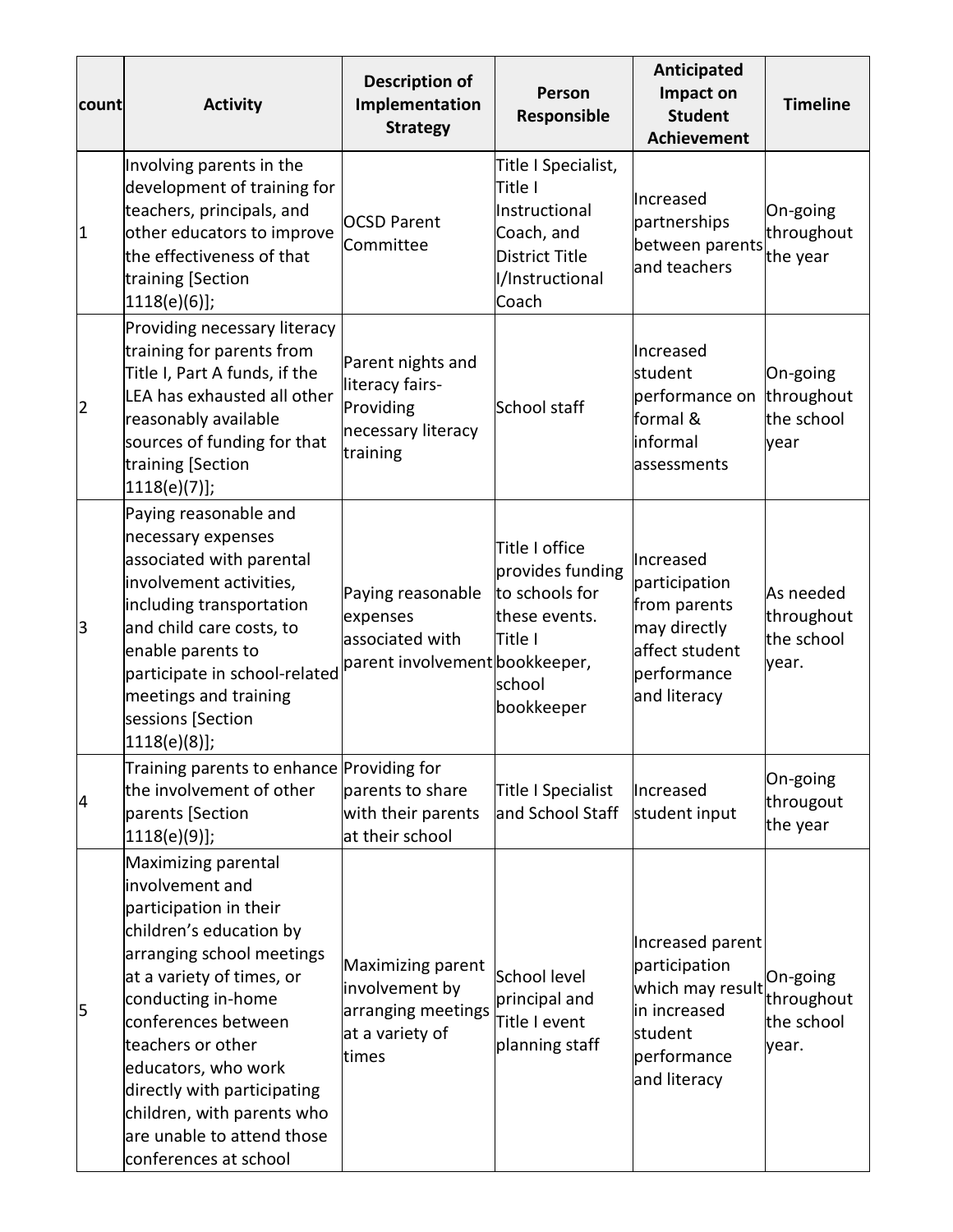|                 | [Section 1118(e)(10)];                                                                                                                                                                                 |                                                                                                               |                                                                                    |                                                                                                |                                                                       |
|-----------------|--------------------------------------------------------------------------------------------------------------------------------------------------------------------------------------------------------|---------------------------------------------------------------------------------------------------------------|------------------------------------------------------------------------------------|------------------------------------------------------------------------------------------------|-----------------------------------------------------------------------|
| $6\overline{6}$ | Establishing a LEA-wide<br>parent advisory council to<br>provide advice on all<br>matters related to parental<br>involvement in Title I, Part A<br>programs [Section<br>$1118(e)(12)]$ ; and           | Monthly meetings<br>with Title I<br>Specialist and<br>parents                                                 | District Title I<br><b>office</b>                                                  | Increased<br>information and<br>involvement<br>may positively<br>affect student<br>achievement | On-going<br>throughout<br>the school<br>year.<br>Monthly<br>meetings. |
| 7               | Developing appropriate<br>roles for community-based<br>organizations and<br>businesses, including faith-<br>based organizations, in<br>parental involvement<br>activities [Section<br>$1118(e)(13)$ ]. | Participation by<br>Title I Specialist in<br>community<br>organizations for<br>assisting families in<br>need. | Curriculum<br>specialists, school parent<br>staff and<br>organization<br>personnel | Increased<br>community and<br>participation<br>may positively<br>affect student<br>performance | On-going<br>throughout<br>the school<br>year, as<br>needed            |

# **Upload Evidence of Input from Parents**

Upload evidence of parent input in the development of the plan.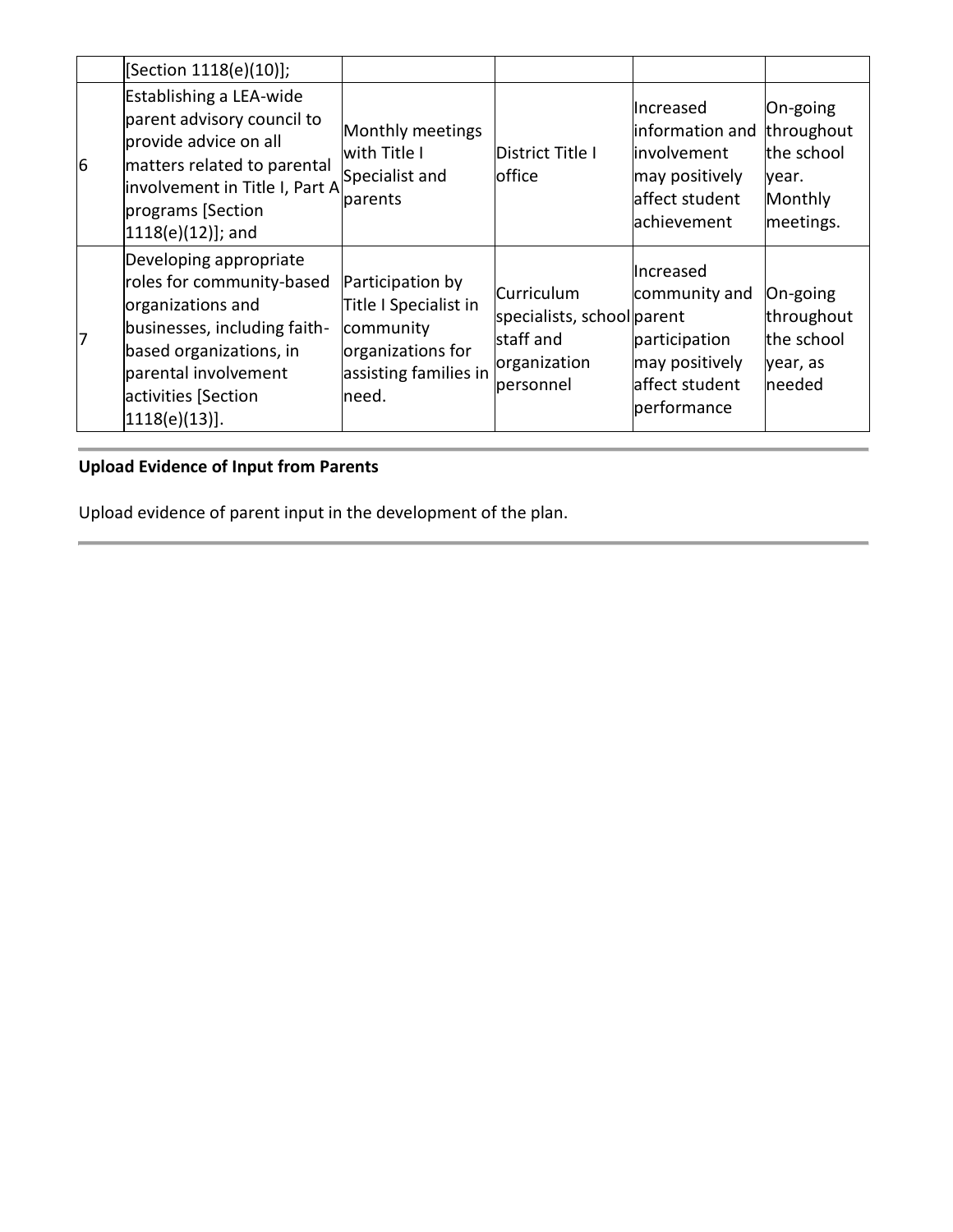# **Evaluation of the previous year's Parental Involvement Plan Building Capacity Summary**

Provide a summary of the activities offered to help build the capacity of parents improve their children academic achievement [Section 1118(e)(1-2)].

| count          | <b>Content and Type</b><br>of Activity                  | Number of<br><b>Activities</b> | <b>Number of</b><br><b>Participants</b> | <b>Anticipated Impact on Student Achievement</b>                                                                                                                                                                                                                   |
|----------------|---------------------------------------------------------|--------------------------------|-----------------------------------------|--------------------------------------------------------------------------------------------------------------------------------------------------------------------------------------------------------------------------------------------------------------------|
| $\vert$ 1      | <b>Annual Title I</b><br>Meeting                        | 20                             | 500                                     | Increased parent awareness of student<br>achievement, teacher qualifications, volunteer<br>opportunities, and ways to support their children.                                                                                                                      |
| $\overline{2}$ | <b>OCSD Title I Parent</b><br>Committee                 | 4                              | 20                                      | Increase parents input into activities to reduce<br>barriers to student success and parental<br>involvement                                                                                                                                                        |
| 3              | Head Start Council                                      | 14                             | 140                                     | Increase partnership with Headstart.                                                                                                                                                                                                                               |
| 4              | Reading and Math<br>Workshops                           | 40                             | 1200                                    | Content specific sessions will be provided for<br>parents and students. Activities will include<br>opportunities for parents and students to work<br>together. Information will include strategies<br>parents can use at home when working with their<br>children. |
| 5              | Open House                                              | 20                             | 5000                                    | Increased parent awareness of student<br>achievement, teacher qualifications, volunteer<br>opportunities, and ways to support their children.                                                                                                                      |
| 6              | Parent Conferences 100                                  |                                | 5000                                    | Providing support to students and assisting parents<br>in supporting their children with homework.<br>Increase parents awareness of CCSS and required<br><b>State Assessments.</b>                                                                                 |
| 7              | Parent Workshops<br>with Common Core 2<br>presentations |                                | 10                                      | Through greater understanding of standards<br>parents will be able to assist their children with<br>acquisition of academic skills                                                                                                                                 |

# **Staff Training Summary**

Provide a summary of the professional development activities provided by the LEA to educate staff on the value and utility of contributions of parents; how to reach out to, communicate with, and work with parents as equal partners; the implementation and coordination of parent programs; and how to build ties between parents and the school [Section 1118(e)(3)].

|       | <b>Content and Type of</b> | <b>Number of</b>  | Number of           | <b>Anticipated Impact on Student</b> |
|-------|----------------------------|-------------------|---------------------|--------------------------------------|
| count | <b>Activity</b>            | <b>Activities</b> | <b>Participants</b> | Achievement                          |

# **Private School Summary**

Provide a summary of the parental involvement activities provided for private schools implementing a Title I, Part A program [Section 1120(a)(1)] X Not Applicable